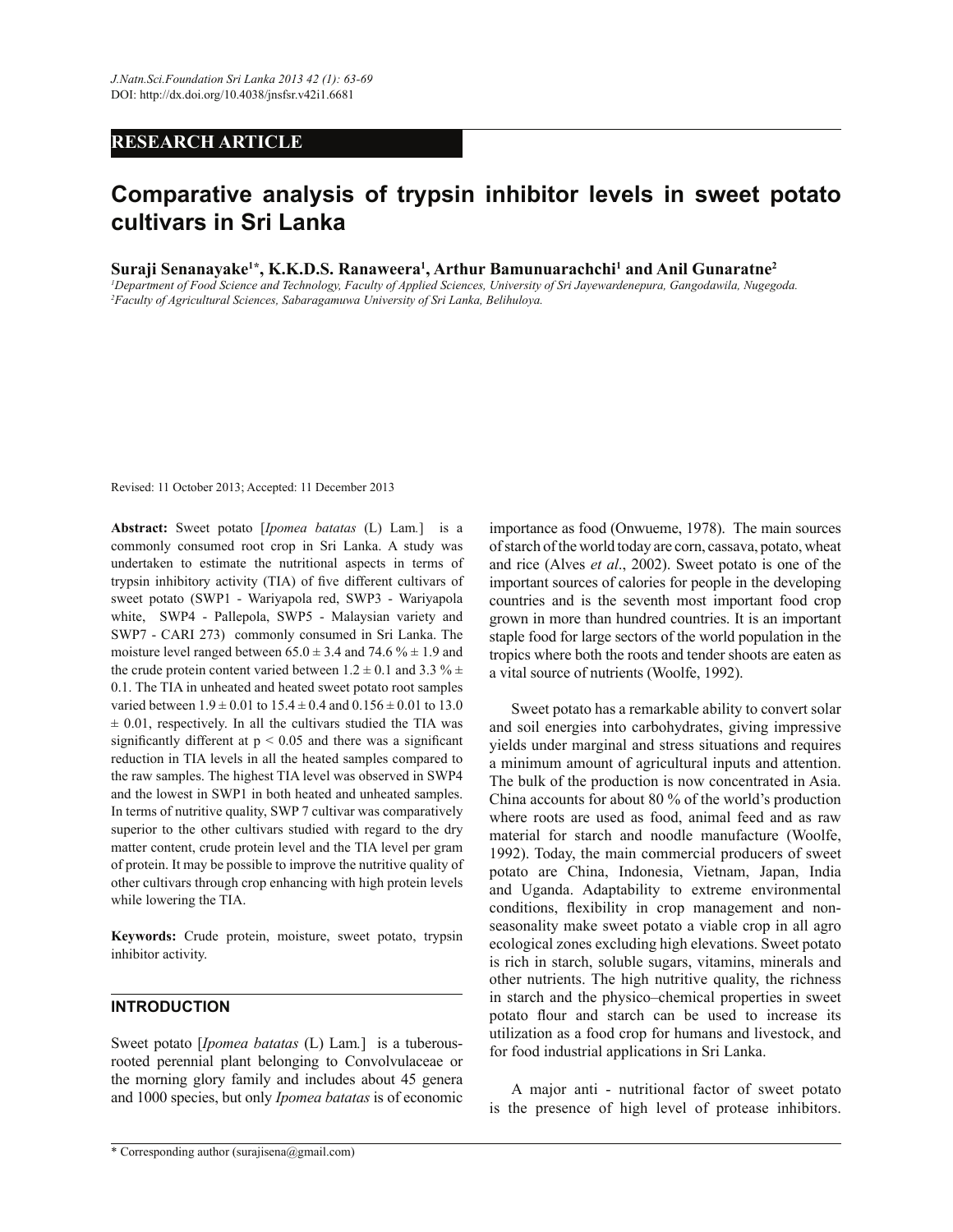Protease inhibitors occur naturally in microorganisms, plants and animals (Liener & Kakade, 1969). They play an important role in plants in regulating and controlling endogenous protease and acting as protective agents against insect and / or microbial proteases (Ryan, 1989). Trypsin inhibitors (TI) were first isolated by Kunitz in 1945 in soybean (Liener & Kakade, 1969). This group of protease inhibitors suppresses the action of proteases and makes proteins nutritionally unavailable. The effects of processing methods on TI, particularly in soybean–related foods have been studied extensively. These inhibitors can be inactivated by heat treatment and thereby improve the nutritive quality of the foodstuff.

 The presence of TI in sweet potato was first reported by Sohonnie & Bhandarker (1954). TI in sweet potato storage roots account for about 60 % of the total water soluble proteins and could be recognized as storage proteins (Lin, 1989). It was reported that uncooked sweet potato roots in animal feed reduced the growth rate of pigs (Bouwkamp *et al*., 1985). Poor protein digestibility due to TI present in sweet potato might be a constraint in promoting the use of sweet potato as animal feed. The levels of trypsin inhibitor activity (TIA) in sweet potato cultivars have been reported earlier (Bradbury *et al*., 1985; Ravindran *et al*., 1995; Zhang *et al*., 1998). The effects of heat treatments on TIA in vines, leaves and roots of certain sweet potato cultivars have been investigated by Zhang *et al*. (2002).

 Matsuoka *et al*. (1990) has identified sporamin as the major soluble storage protein in sweet potato roots, which accounts for about 80 % of the total storage proteins. Considerable amounts of original sporamin levels in roots were found to decrease during sprouting. Lin (1989) also considered sporamin as one form of trypsin inhibitors available in sweet potato roots. It was found that NADPH / thioredoxin system in sweet potato roots play an essential role in modifying TI to become more soluble and susceptible for proteolysis, thus the released amino acids could be utilized during sprouting (Jiao *et al*., 1992; Kobrehel *et al*., 1992). Bouwkamp *et al*. (1985) revealed a significant level of positive correlation between the TI levels and protein concentration in sweet potato roots. Sporamin helps in the germination process (Lin, 1989) and acts as an anti – insect agent. Therefore, TIA is a critical factor for insect resistance and the level of TIA is directly related to the anti – insect capability (Cai *et al*., 2003). Sporamin falls into two distinct homology groups, subfamilies A and B and it is difficult to separate purified sporamin A or B due to their similar structures (Yan - Li *et al*., 2009). Three trypsin inhibitors – inhibitor I, II and III were isolated by Sugiura *et al.* in 1973 from the tuberous roots of sweet potato.

In Sri Lanka, sweet potato is a traditional crop grown mainly in the Wet and Intermediate Zones. Sweet potato cultivation is restricted to about 8,383 Ha and about 51,582 Mt per year of gross production was obtained annually in Sri Lanka (DCS Sri Lanka, 1999). All of this production is used for human consumption since high consumer preference for roots prevents its utilization as an animal feed. Sweet potato is mainly consumed by low income people since it is one of the cheap substitutes for starchy staples such as rice, wheat and potato (De Silva & Jayawardena, 1989). The fresh tubers are commonly eaten boiled or as a curry with other food ingredients and in rural areas the leaves are also consumed as a leafy vegetable.

 The amount of protein and TIA levels in heated and unheated sweet potato flour samples from five different cultivars commonly available in the local market were analyzed in this study. The main objective was to analyze the TIA levels in heated and unheated sweet potato roots and understand the nutritional quality of this crop with respect to heat treatment in order to increase its utilization, so as to overcome the existing nutritional deficiencies in the country.

## **METHODS AND MATERIALS**

### **Materials**

Mature tubers of sweet potato cultivars namely, SWP1 (Wariyapola red), SWP3 (Wariyapola white), SWP4 (Pallepola variety), SWP5 (Malaysian variety) and SWP7 (CARI 273) were randomly collected from three different locations in Dambulla, Gokarella and Horana areas in Sri Lanka and prepared for analysis two to three days after harvesting. Trypsin from porcine pancreas, BAPNA and DMSO were purchased from Sigma– Aldrich, USA.

### **Sample preparation**

The roots were washed, hand peeled and trimmed to remove defective parts. Then the tubers were grated into thin chips  $($   $\sim$  5 mm) and dried in an air convention oven at 40 °C for 30 hrs to reduce the moisture up to 14 %. The dried chips were powdered using a laboratory scale grinder and sifted through a 300 µm sieve. The flour samples were sealed and packed in air – tight containers for further analysis.

#### **Flour extractability, moisture and protein content**

The levels of flour extractability was calculated from fresh roots (weight of flour/ fresh weight  $\times$  100) and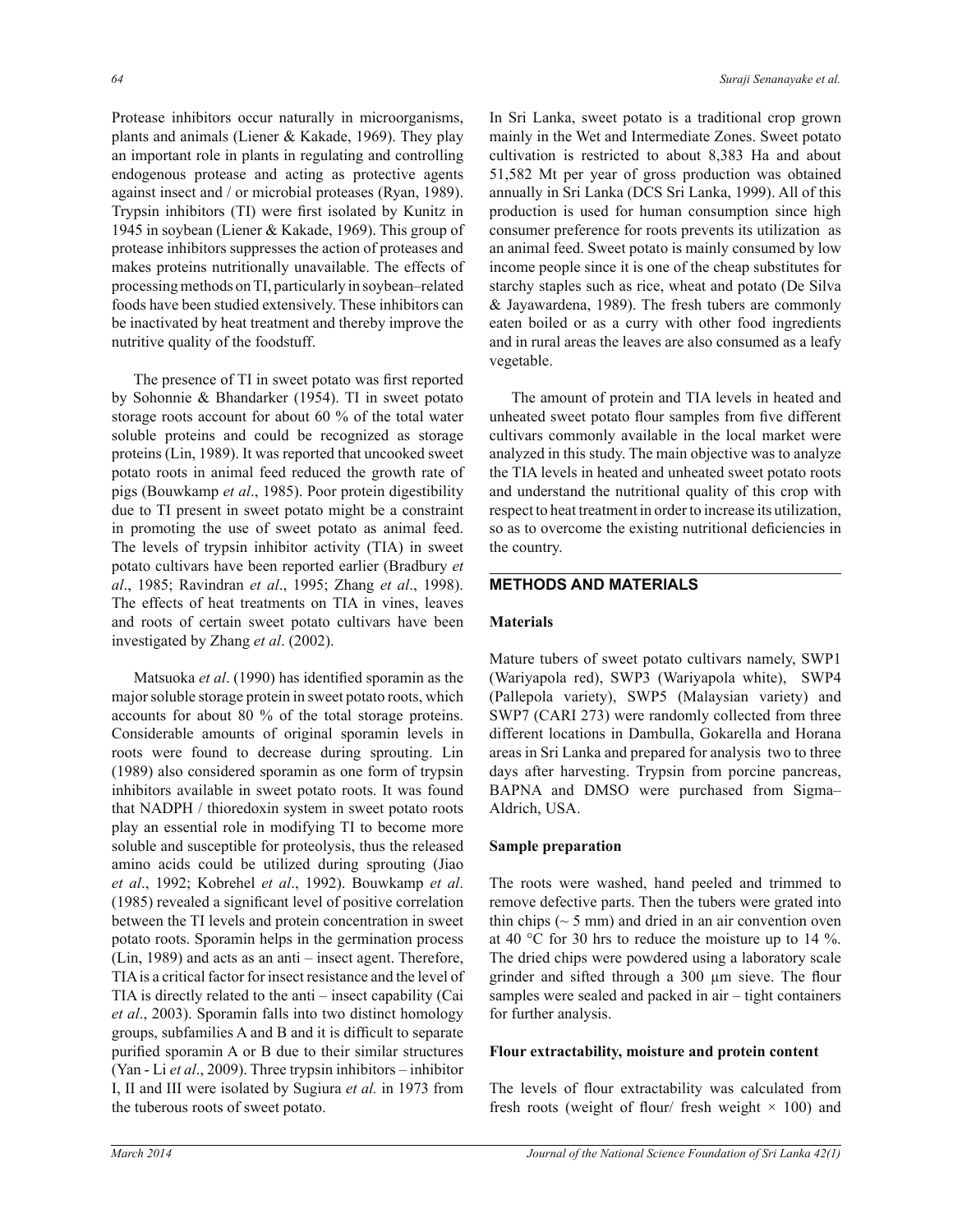the moisture level and protein content ( $N \times 6.25$ ) were determined using the methods described by AOAC (1980).

#### **Trypsin inhibitory activity (TIA) analysis**

The TIA was analysed in unheated and heated samples (100 ºC for 5 min) by using the method described by Smith *et al*. (1980).

#### *Reagent preparation*

**Tris buffer :** Tris 0.05 M buffer was prepared by dissolving 2.94 g of  $CaCl<sub>2</sub>$ .2H<sub>2</sub>O and 6.05 g Tris hydroxymethyl methylamine in 900 mL of distilled water and the pH was adjusted to 8.2 by adding HCl. The total volume was brought up to 1 L and the pH was re-checked.

**BAPNA solution:** 80 mg of BAPNA (Benzoyl – DL – arginine – *p* – nitroanilide hydrochloride) substrate was completely dissolved in 2 mL of DMSO (dimethyl sulphoxide) and diluted with 200 mL of Tris buffer previously warmed at 37 ºC. This solution was freshly prepared each day of the analysis and kept at 37 ºC while in use.

**Standard trypsin solution:** 22 mg of porcine pancreas trypsin was completely dissolved in 0.001M HCl and made up to 1 L with 0.001M HCl. When subjected to the analytical procedure for the standard, 2 mL of this solution gave an absorbance value in the range of 0.410  $\pm$  10 after subtracting the reagent blank at 410 nm.

#### *Analytical procedure*

**Inhibitor extraction:** The prepared flour samples were sieved through a 100  $\mu$ m mesh sieve and from each sample exactly 1 g was measured into separate plastic bottles of the same size (small). 25 mL of 0.0045 M NaOH was added and the bottles were kept in a shaker for 1 h at room temperature. The pH of the slurry was maintained between  $9.4 - 9.6$  by the addition of 1 M HCl.

| Table 1: Reagent composition in extracted suspensions |  |  |
|-------------------------------------------------------|--|--|
|-------------------------------------------------------|--|--|

**Heat treatment and dilution:** Extracted suspensions of each sample were divided into two equal portions and one portion from each sample was heated at 100 ºC for 5 mins. Heated extracts were diluted 20 times while the extracts that were not heated were diluted 40 times with distilled water so that one (1) mL of suspension will produce trypsin inhibition of  $40 - 60$  %.

**Determination of TIA:** From each extracted suspension (heated and unheated) 18 test tubes were prepared in triplicate according to the compositions shown in Table 1. All the prepared test tubes were kept in a shaking water bath at 37 ºC for 10 min and 5 mL of BAPNA solution at 37 ºC was added into each tube at 30s time intervals. The contents of the tubes were mixed using the Vortex mixture for 10s after each addition. The tubes in the shaking water bath were incubated at 37 ºC for 10 min. 1 mL of 30 % acetic acid solution was added to each tube to stop the reaction within 30s time intervals. 2.0 mL of trypsin solution was added into each blank tube and filtered through Whatman no. 3 filter papers (9 cm). The absorbance due to release of  $p$  – nitroaniline of each tube was recorded at 410 nm.

#### *Calculation of results*

 $TIA = mg$  of pure trypsin inhibited / g of sample

$$
TIA = \frac{2.632 \times D \times A_1}{S}
$$

- Where,  $D = Dilution factor$ 
	- $A_1$  = Change of absorbance due to inhibition<br>S = Sample weight
		- $=$  Sample weight
	- $2.632 =$  Constant figure based on the weight of pure trypsin inhibited per mL
- $A_1$  = Change in absorbance due to trypsin inhibition per 1 mL of diluted heated or unheated sample

$$
A_1 = (A_{\text{Std}} - A_{\text{StdB}}) - (A_{\text{S}} - A_{\text{B}})
$$

% Inhibition in each sample =  $100 \text{ A}$ <sub>1</sub>/( $\text{A}$ <sub>Std</sub> -  $\text{A}$ <sub>StdB</sub>)

|                                                       | Standard                |                   | $Un - Heated sample$  |                 | Heated sample        |                |
|-------------------------------------------------------|-------------------------|-------------------|-----------------------|-----------------|----------------------|----------------|
|                                                       | <b>Blank</b><br>(Std B) | Standard<br>(Std) | <b>Blank</b><br>(UHB) | Sample<br>(UHS) | <b>Blank</b><br>(HB) | Sample<br>(HS) |
| Distilled water (mL)                                  | 2.0                     | 2.0               | 1.0                   | 1.0             | 1.0                  | 1.0            |
| Trypsin solution (mL)                                 | ۰                       | 2.0               | ۰                     | 2.0             | -                    | 2.0            |
| Diluted inhibitor suspension (mL)                     | ۰                       | ۰                 | 1.0                   | 1.0             | 1.0                  | 1.0            |
| *Trypsin solution after reaction<br>inactivation (mL) | 2.0                     | ۰                 | 2.0                   | ۰               | 2.0                  |                |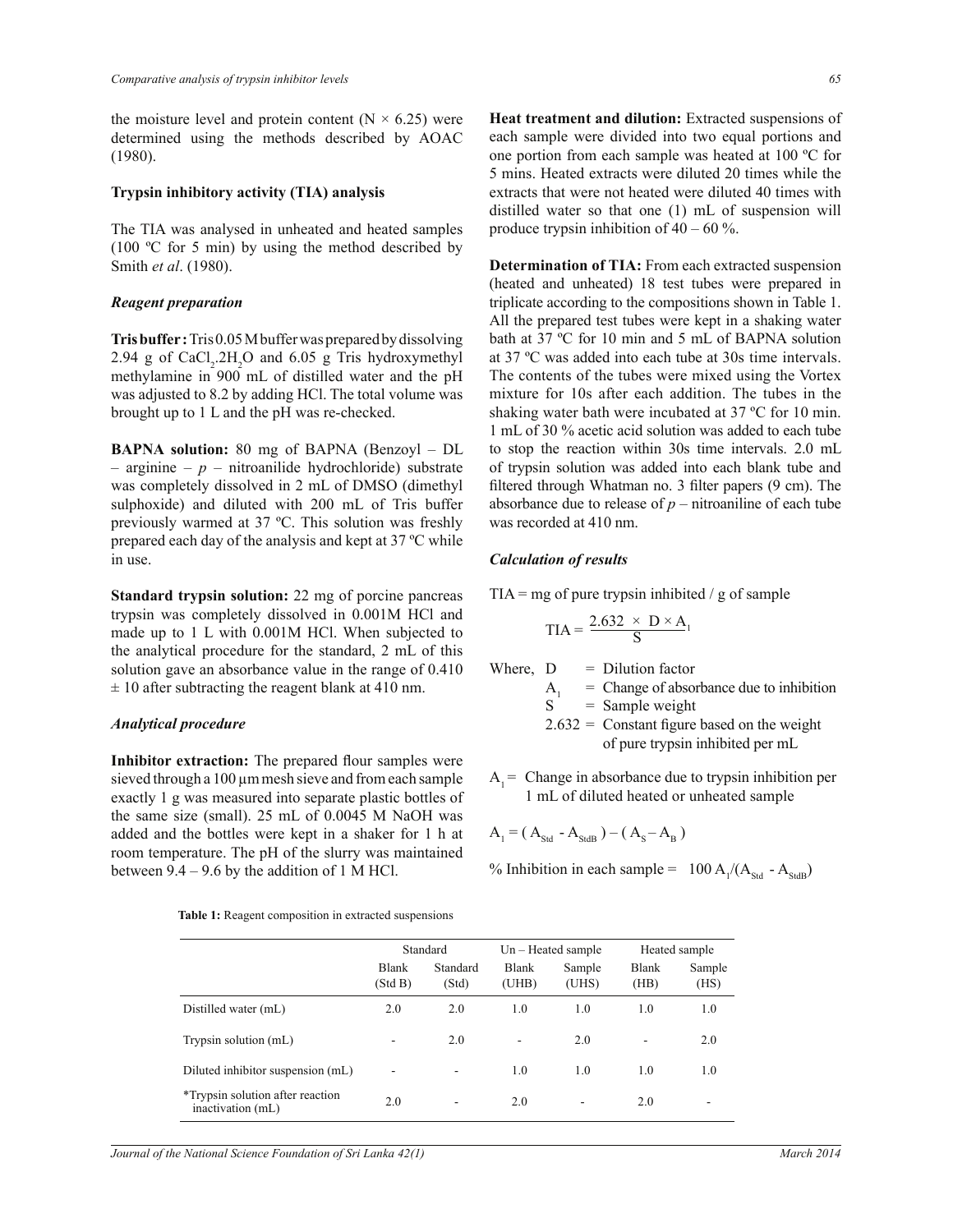#### **Statistical analysis**

Triplicated results for various locations and mean values obtained for different cultivars were analysed using one way ANOVA by Tukey's HSD test  $(p < 0.05)$  using statistical software MINITAB version 14 for windows.

# **RESULTS AND DISCUSSION**

#### **Flour extractability and chemical composition**

The results indicate that the extractability of flour from fresh roots lies in the range of  $14.9 \pm 0.5$  to  $35.5 \% \pm 1.1$ . Flour extractability from each cultivar was significantly different at  $p > 0.05$  level (Table 2). The moisture contents are in the range of  $65.0 \pm 3.4$  to  $74.6 \% \pm 1.9$  and usually the moisture level in sweet potato is around 75 %. The amount of dry matter and moisture content depends on the genotype, water balance at harvest, certain physiological factors and the conditions and time of storage. The soil moisture levels during the growing season can significantly affect the dry matter and moisture levels in sweet potato roots. The dry matter content of the samples ranging from 17.9 to 49.3 % has been reported by Purcell *et al*. (1972).

 Constantin *et al*. (1974) reported that when the available soil moisture levels were above 25 %, it caused the reduction in dry matter content thus increasing the moisture level in roots. Although the storage of roots can reduce the dry matter content due to respiration and carbohydrate conversion, it was found that the ratio between dry matter and moisture remained nearly constant during storage (Anderson, 1956).

 The protein level in the cultivars studied were significantly different at  $p > 0.05$  % level and lies in the range of  $1.2 \pm 0.1$  to  $3.3 \% \pm 0.1$ . The highest amount of protein was observed in CARI 273 and the lowest was in Wariyapola red (Table 2). Literature reveals that protein levels in sweet potato roots range from 1.73 to 10.0 %

on dry basis (Purcell *et al*., 1984; Bradbury *et al*., 1985). Woolfe in 1992 found that the protein in sweet potato roots contained an appreciable level of the amino acid lysine, which is deficient in rice. It was found that the heat processing reduces the amino acid content in sweet potato roots (Walter & Purcell, 1986). Purcell *et al*. (1972) investigated the amount of essential amino acid levels in the roots of sweet potato and all were above the FAO reference level. Thus the protein available in sweet potato is of high quality and efforts should be made to maximize the production and wider consumption of this crop by the people.

#### **Analysis of TIA in heated and unheated samples**

There was a wide variation in TIA of different sweet potato cultivars (Table 3). The range of TIA in unheated root flour samples was  $1.9 \pm 0.01$  to  $15.4 \pm 0.4$  and in heated sample the value lies between  $0.156 \pm 0.01$  and  $13.0 \pm 0.01$  range. The results clearly show a significant reduction of TIA in heated samples compared to the unheated samples. Bradbury *et al*. (1985) reported a larger range of variation in TIA of roots among 30 Papua New Guinean cultivars.

 Qualitative and quantitative differences of trypsin inhibitor proteins in sweet potato may be responsible for the wide variation in the TIA among different cultivars. Seven different trypsin inhibitor bands have been identified by Dickey & Collins (1984) through electrophoresis of roots of four cultivars of sweet potatoes. It is also known that the genotype and the environmental factors collectively affect the TIA of the roots of sweet potato (Bradbury *et al*., 1985; Ravindran *et al*., 1995).

 The roots of sweet potato contain much higher levels of TIA than the other parts such as vines and leaves of the crop. There was a wide variation in TIA levels among the different genotypes of sweet potato roots. A 167 fold range of TIA in 30 cultivars has been reported by Bradbury *et al.* in 1985. Sporamin, which is the main storage protein in sweet potato is also found to be the

**Table 2:** Moisture, protein content and flour extractability of sweet potato cultivars

| Cultivar                | Moisture content $(\% )$    | Crude protein* db $(\%)$   | Flour extractability        |
|-------------------------|-----------------------------|----------------------------|-----------------------------|
| Wariyapola red (SWP1)   | $70.1 \pm 1.7$ <sup>b</sup> | $1.2 \pm 0.1e$             | $14.9 \pm 0.5^{\circ}$      |
| Wariyapola white (SWP3) | $65.8 \pm 2.5$ <sup>c</sup> | $3.0 \pm 0.1^b$            | $35.5 \pm 1.1^{\circ}$      |
| Pallepola (SWP4)        | $74.6 \pm 1.9^{\circ}$      | $2.3 \pm 0.1$ °            | $28.5 \pm 0.5^{\circ}$      |
| Malaysian (SWP5)        | $71.0 \pm 0.5^{\rm b}$      | $1.7 \pm 0.2$ <sup>d</sup> | $25.8 \pm 0.4$ <sup>d</sup> |
| CARI 273 (SWP7)         | $65.0 \pm 3.4$ °            | $3.3 \pm 0.1^{\circ}$      | $30.6 \pm 0.5^{\rm b}$      |

Note: Data represent the mean of three replicates. Values followed by the different superscript in each column are significantly different at  $p > 0.05$ ,  $*(N \times 6.25)$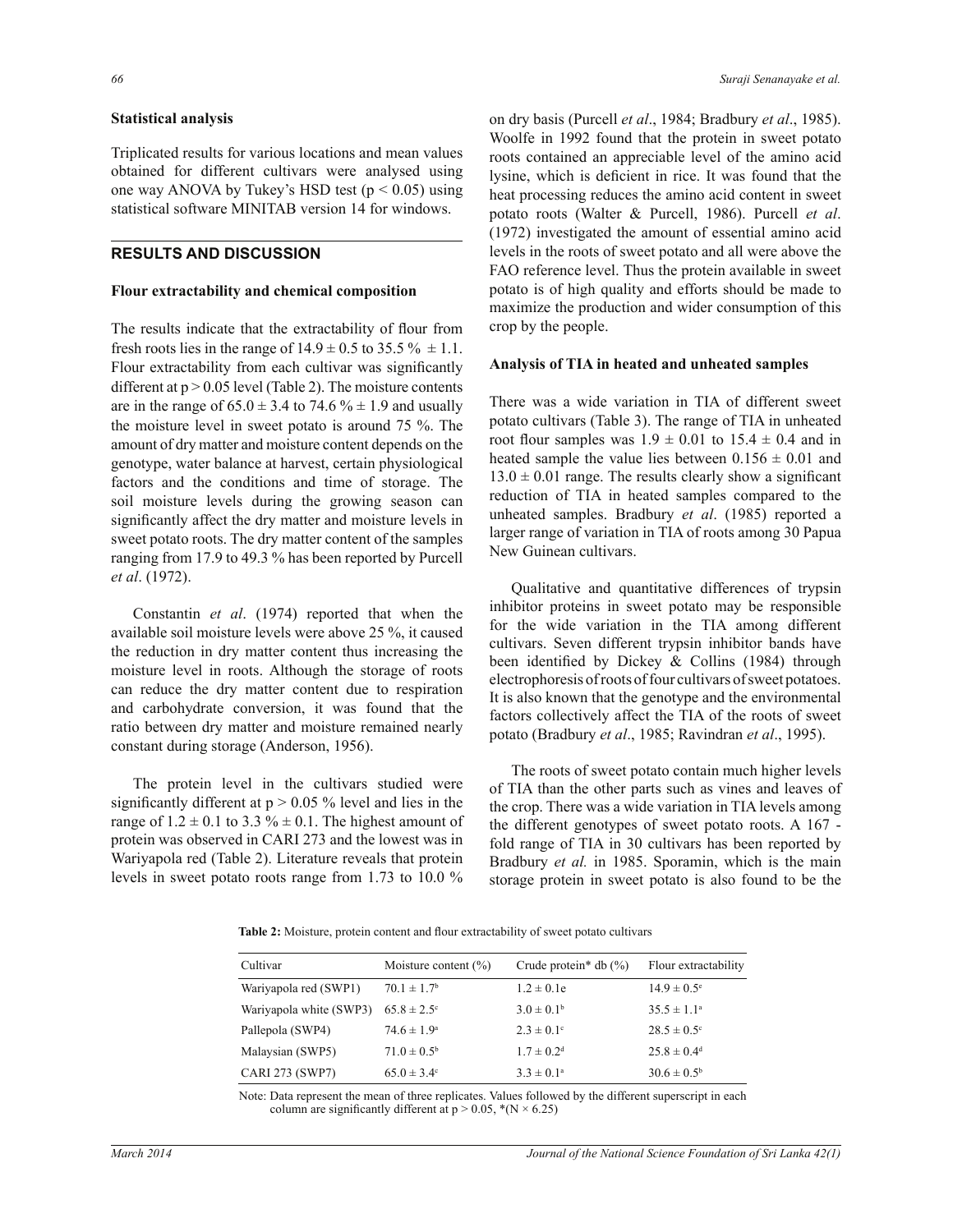most prominent trypsin inhibitor in this crop. Heat treatment at elevated temperatures reduced the inhibition efficiency and the concentration of sporamin B with trypsin inhibitor activity, despite the fact that sporamin B shows high heat stability (Lin, 1993). It was also reported that heat treatment of sweet potato root extracts exceeding 90 ºC may induce denaturing of sporamin B rapidly. The study also revealed that longer treatment time at 100 ºC led to a rapid reduction in the TI activity.

**Table 3:** Trypsin inhibitory activity of heated and unheated samples (mg trypsin inhibited /g sample)

| Per/ $g$ sample (db)        | Per/ $g$ protein (db)        |
|-----------------------------|------------------------------|
| $0.156 \pm 0.01^j$          | $12.09 \pm 0.1^j$            |
| $3.03 \pm 0.03$ f           | $94.2 \pm 0.6$ s             |
| $13.0 \pm 0.01^b$           | $525.2 \pm 0.6^b$            |
| $1.56 \pm 0.01^i$           | $87.5 \pm 0.5 h$             |
| $2.87 \pm 0.01$ s           | $79.5 \pm 0.1^i$             |
| $1.9 \pm 0.01 h$            | $153.5 \pm 0.3$              |
| $6.2 \pm 0.02$ <sup>d</sup> | $192.2 \pm 0.1^e$            |
| $15.4 \pm 0.4$ <sup>a</sup> | $628.2 \pm 0.1$ <sup>a</sup> |
| $3.8 \pm 0.1^e$             | $215.9 \pm 0.3$ c            |
| $7.0 \pm 0.1$ c             | $194.7 \pm 0.2$ <sup>d</sup> |
|                             |                              |

H: Heated, UH: Unheated. Data represent the mean of three replicates. Values followed by the different superscript in each column are significantly different ( $p > 0.05$ ).

The lowest TIA level was observed in Wariyapola red and the highest level was in Pallepola cultivar (Table 3). Results showing lower TIA sometimes may be due to the presence of relatively larger levels of non– inhibitory proteins, which can react with added trypsin thus reducing the chances of reacting BAPNA with pure trypsin added. The extraneous proteins present in the crude sample extracts may also have a non–specific effect by interacting with the resulting *p* - nitrophenol due to the reaction of BAPNA with trypsin. Such adsorptions with insoluble proteins may probably give low values for TIA , which may be high otherwise. Even though the presence of bound or inactive forms of trypsin inhibitors may cause doubtful situations, under the method employed, TIA is given by all the inhibitors that are able to interact with added trypsin under the given conditions. In more alkaline conditions it is found to have high values for TIA due to the presence of fat or phospholipids acting as trypsin inhibitors. Due to this reason the maintenance of pH at 9.4 – 9.6 during the extraction is very important.

 The results also revealed that heating the samples at 100 ºC for 5 minutes has reduced the TIA at p > 0.05 % level of significance and considerable levels of TIA remained in heated samples. There are reports of insoluble forms of trypsin inhibitors in heated soy flour extracts active in this assay method (Kakade *et al.*, 1974) and the inactive forms of TI can be activated at  $pH$  between  $7-9$  (Ramsey & Willard, 1975). Also the masked forms of TI can be activated by treatment with acids (Smith *et al*., 1980).

 Lin (1989) reported that heating at 100 ºC for 15 minutes completely inactivate the original TIA in sweet potato root flour samples. Inactivation of TI by heat treatment may improve the protein quality and thereby increase the nutritive quality of the food stuff. Wariyapola white, Malaysian and CARI 273 cultivars contained fairly low levels of TI in unheated form and it is even low in heated samples. High level of TIA in Pallepola cultivar may be due to a different type of TI and / or due to variations in environmental factors (Ravindran *et al.*, 1995).

 The TIA level per gram of protein was significantly higher in heated samples of Pallepola cultivar and very low in Malaysian cultivar. Literature reveals that about 80 % of the storage protein in the root comes from the trypsin inhibitors. The amount of TIA mg/g protein is quite high in sweet potato roots compared to high protein foods such as soya bean  $(69 - 105 \text{ mg/g})$ . Many attempts have been made by researchers to develop sweet potato varieties with high protein content and / or low trypsin inhibitor activity (Toyama *et al*., 2006). Although the consumption of sweet potato roots after boiling in water, coconut milk and spices for a few minutes may reduce the TIA to a greater extent, the existing quality of protein might be questionable. Thus it is necessary to screen the cultivars with high protein content and low TIA, and also to identify successful processing methods to reduce the TIA levels in order to effectively improve the utilization of sweet potato roots as a nutritive starchy food. For a more conclusive study it is necessary to analyse the TIA levels in sweet potato roots boiled and cooked with various other food ingredients, the way people consume it in Sri Lanka. This will give a more clear idea about the activity of trypsin inhibitors in this food commodity.

## **CONCLUSION**

The results of this study indicated that heat processing of sweet potato roots reduced the TIA to a significant level. TIA level in Wariyapola red cultivar was considerably low compared with other cultivars studied and the highest level was reported in Pallepola cultivar. Wariyapola white, Malaysian and CARI 273 cultivars contained moderate levels, both when heated and unheated. The TIA level per gram of protein was comparatively low in Wariyapola red,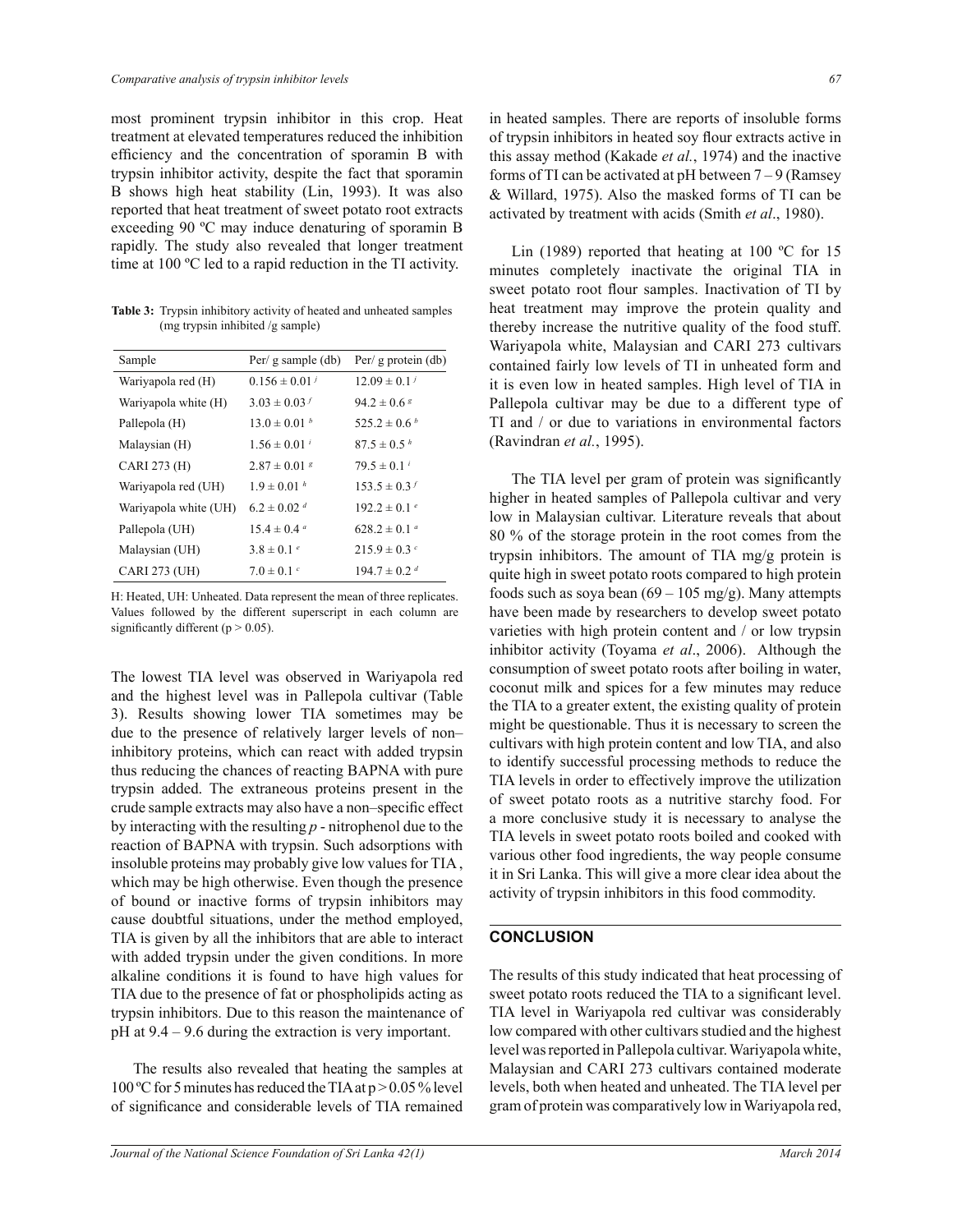Wariyapola white, Malaysian and CARI 273 cultivars and the former was found to be the lowest. When considering the amount of dry matter, protein content and the level of TIA per gram of available protein, CARI 273 can be considered as the most significant cultivar on the basis of nutritive quality. It is necessary to study the TIA levels where various culinary methods are used by the people of this country for a more conclusive study.

## **Acknowledgement**

The authors thank the Horticultural Crop Research Institute, Gannoruwa, Sri Lanka for the support extended and the University of Sri Jayewardenepura for providing financial assistance.

### **REFERENCES**

- 1. Alves R.M., Grossmann M.V., Ferrero C., Zaritzky N.E., Martino M.N. & Sierakoski M.R. (2002). Chemical and functional characterization of products obtained from yam tubers. *Starch/ Stärke* **54**: 476 – 481.
- 2. Anderson W.S. (1956). Some effect of curing and storage on the weight and carotene content of certain sweet potato varieties. *Proceedings of the American Society of Horticultural Science* **71**: 412 – 417.
- 3. Association of Official Analytical Chemistry (AOAC) (1980). *Official Methods of Analysis*, volume 1. Association of Official Analytical Chemistry, Gaithersburg, USA.
- 4. Bouwkamp J.C., Tsou S.C.S. & Lin S.S.M (1985). Genotype and environmental effects on the relationship between protein concentration and trypsin inhibitor levels in sweet potato. *Hortscience* **20**: 886 – 889.
- 5. Bradbury J.H., Hammer B., Nguyen T., Anders M. & Millar J.S. (1985). Protein quantity and quality and trypsin inhibitor content of sweet potato cultivars from the Highlands of Papua New Guinea. *Journal of Agricultural and Food Chemistry* **33**:281 – 285. DOI: http://dx.doi.org/10.1021/jf00062a032
- 6. Cai D.G., Tim T., Tian Y.Y., Lange T., Yeh K.W. & Jung C. (2003). Sporamin - mediated resistance to beet cyst nematodes (*Heterodera schachtii* Schm.) dependant on trypsin inhibitory activity in sugar beet (*Beta vulgaris* L.) hairy roots. *Plant Molecular Biology.* **51:** 839 – 849. DOI: http://dx.doi.org/10.1023/A:1023089017906
- 7. Constantin R.J., Hernandez T.P. & Jones L.G. (1974). Effects of irrigation and nitrogen fertilization on quality of sweet potatoes. *Journal of the American Society of Horticultural Science* **99**: 308 – 310.
- 8. Deptartment of Census and Statistics Sri Lanka (DCS) (1999). *Food Balance Sheets*. Agriculture and Environment Statistics Division, Department of Census and Statistics, Colombo.
- 9. De Silva K.P.U. & Jayawardene S.D.C. (1989). Indigenous and recent advances in sweet potato production, processing and marketing in Sri Lanka.

Research Information Ltd., Herefordshire, UK.

- 10. Dickey L.F. & Collins W.W. (1984). Cultivar differences in trypsin inhibitors of sweet potato roots. *Journal of the American Society of Horticultural Science* **109**: 750 – 754.
- 11. Jiao J.A., Yee B.C., Kobrehel K. & Buchanan B.B. (1992). Effect of thioredoxin – linked reduction on the activity and stability of the Kunitz and Bowman – Birk soybean trypsin inhibitor proteins. *Journal of Agricultural and Food Chemistry* **40**: 2333 – 2336. DOI: http://dx.doi.org/10.1021/jf00024a002
- 12. Kakade M.L., Rackis J.J., Mcghee J.E. & Puski G. (1974). Determination of trypsin inhibitor activity of soy products: a collaborative analysis of an improved procedure. *Cereal Chem*istry **51**: 376 – 382.
- 13. Kobrehel K., Wong J.H., Balogh A., Kiss F., Yee B.C. & Buchanan B.B. (1992). Specific reduction of wheat storage proteins by thioredoxin h. *Plant Physiology* **99**: 919 – 924. DOI: http://dx.doi.org/10.1104/pp.99.3.919
- 14. Liener I.H & Kakade M.L. (1969). Protease inhibitors. *Toxic Constituents of Plant Foodstuffs* (ed. I.E. Liener), pp. 8 − 68. Academic Press. New York and London.
- 15. Lin Y.H. (1989). Relationship between trypsin inhibitor activity and water – soluble protein and cumulative rainfall in sweet potato. *Journal of the American Society of Horticultural Science* **114**: 814 – 818.
- 16. Lin Y.H. (1993). Trypsin inhibitors of sweet potato: review and prospect. *Recent Advances in Botany, Monograph Series 13* (eds. Y.I. Hsing & C.H Chou), pp. 179 – 185. Academia Sinica, Taipei.
- 17. Matsuoka K., Matsumoto S., Hattori T., Machida Y., Nakamura K. & Maeshima M. (1990). Vacuolar targeting and post translational processing of the precursor to the sweet potato tuberous root storage protein in heterologous plant cells. *The Journal of Biological Chemistry* **265**: 19750 – 19957.
- 18. Onwueme I.C. (1978). Sweet potato. *The Tropical Tuber Crops Yams, Cassava, Sweet Potato, Cocoyams*, pp. 167 – 175. John Wiley and Sons, Chichester, UK.
- 19. Purcell A.E., Walter W.M. & Wilson L.G. (1984). Sweet potatoes*. Quality and Preservation of Vegetables* (ed. N.A. Michael), pp 285 – 304. CRC Press, New York, USA.
- 20. Purcell A.E., Swaisgood H.E. & Pope D.T. (1972). Protein and amino acid content of sweet potato cultivars. *Journal of the American Society of Horticultural Science* **97**: 30 – 33.
- 21. Ramsey H.A. & Willard T.R. (1975). Soy protein for milk replacers. *Journal of Dairy Science* **58**: 436 – 441.
- 22. Ravindran V., Ravindran G., Sivakanesan R. & Rajaguru S.B. (1995). Biochemical and nutritional assessment of tubers from 16 cultivars of sweet potato (*Ipomea batatas* L). *Journal of Agricultural and Food Chemistry* **43**: 2646  $-2651.$

DOI: http://dx.doi.org/10.1021/jf00058a017

- 23. Ryan C.A. (1989). Protease inhibitor gene families: strategies for transformation to improve plant defenses against herbivores. *Bioassays* **10**: 20 – 24. DOI: http://dx.doi.org/10.1002/bies.950100106
- 24. Smith C., Van Megan W., Twaalfhoven L. & Hitchcock C. (1980). The determination of trypsin inhibitor levels in food